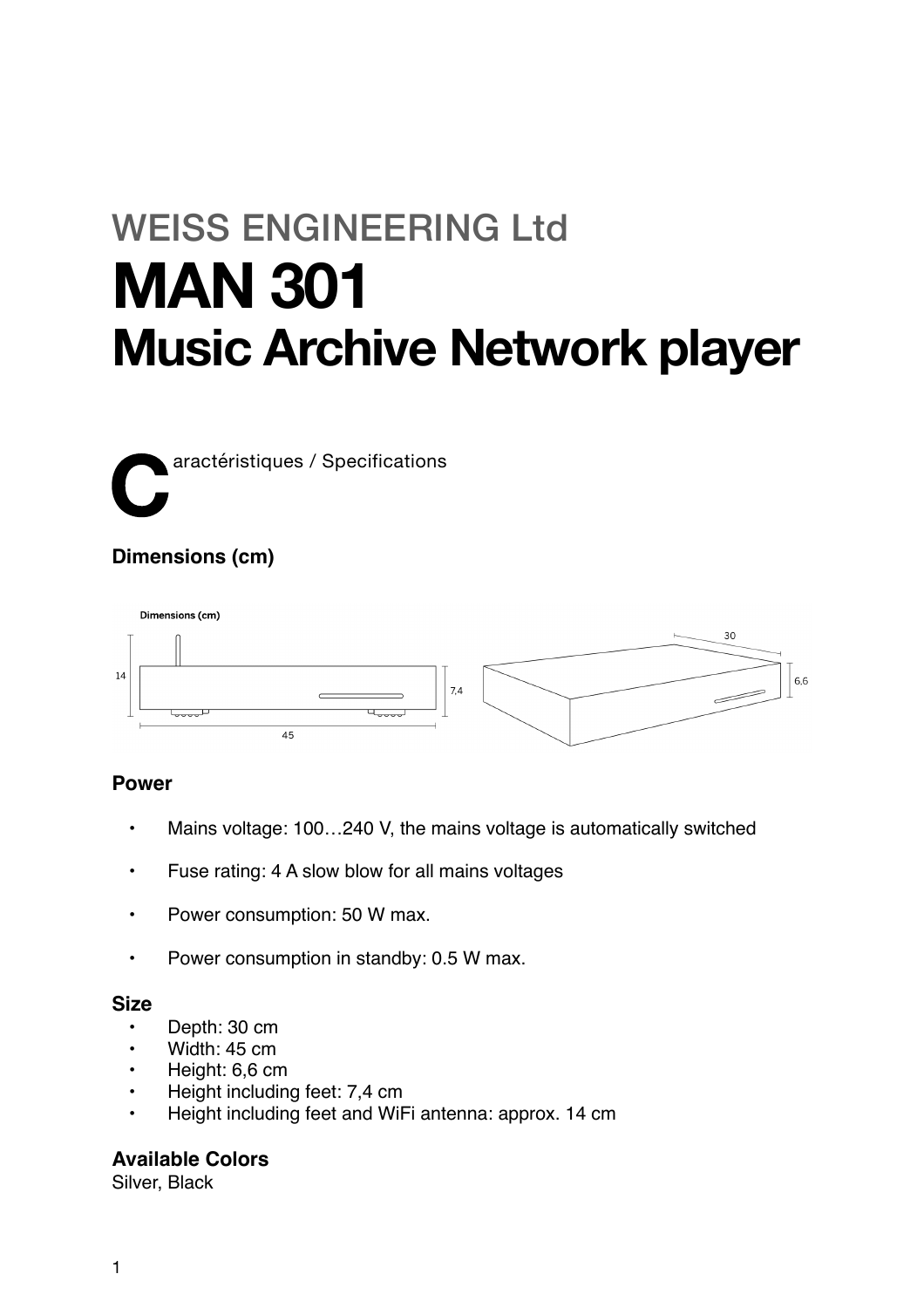# **Digital Inputs**

- (1) XLR connector
- (1) RCA connector
- (1) TOSLINK connector (optical)
- (2) Firewire 800 connectors
- All inputs accept professional or consumer standard, i.e. accept AES/EBU or S/PDIF signals
- Sampling frequencies: 44.1 kHz, 48 kHz, 88.2 kHz, 96 kHz, 176.4 kHz or 192 kHz on any of the inputs, except TOSLINK input: 96 kHz maximum
- Maximum input word-length: 24 Bits

# **Digital Outputs**

- (1) XLR connector
- (1) RCA connector
- (2) Firewire 800 connectors
- (1) USB connector
- Professional channel status data on the XLR and RCA outputs
- The dual wire mode can be activated for sampling frequencies of 176.4 kHz or 192 kHz exclusively

# **Analog Outputs**

- (2) XLR connectors (hot on pin 2), DC coupled, short circuit proof output circuitry, output impedance 44 Ω
- (2) RCA connectors, DC coupled, short circuit proof output circuitry, output impedance 22 Ω
- The output level is selectable via the iPad; four settings are provided as shown below:

# *XLR Output:*

- 7.5 Vrms, +19.7 dBu, with a 0 dBFS sine wave input
- 2.3 Vrms, +9.7 dBu, with a 0 dBFS sine wave input
- 0.75 Vrms, −0.3 dBu, with a 0 dBFS sine wave input
- 0.23 Vrms, −10.3 dBu, with a 0 dBFS sine wave input

These levels are achieved with all faders/gain trims set to maximum level.

## *RCA Output:*

- 3.75 Vrms, +13.7 dBu, with a 0 dBFS sine wave input
- 1.15 Vrms, +3.7 dBu, with a 0 dBFS sine wave input
- 0.375 Vrms, −6.3 dBu, with a 0 dBFS sine wave input
- 0.115 Vrms, −16.3 dBu, with a 0 dBFS sine wave input

These levels are achieved with all faders/gain trims set to maximum level.

# **Synchronization**

- Via the input signal
- Via the internal oscillator
- Via a word-clock signal (TTL level/75 Ω) on the BNC input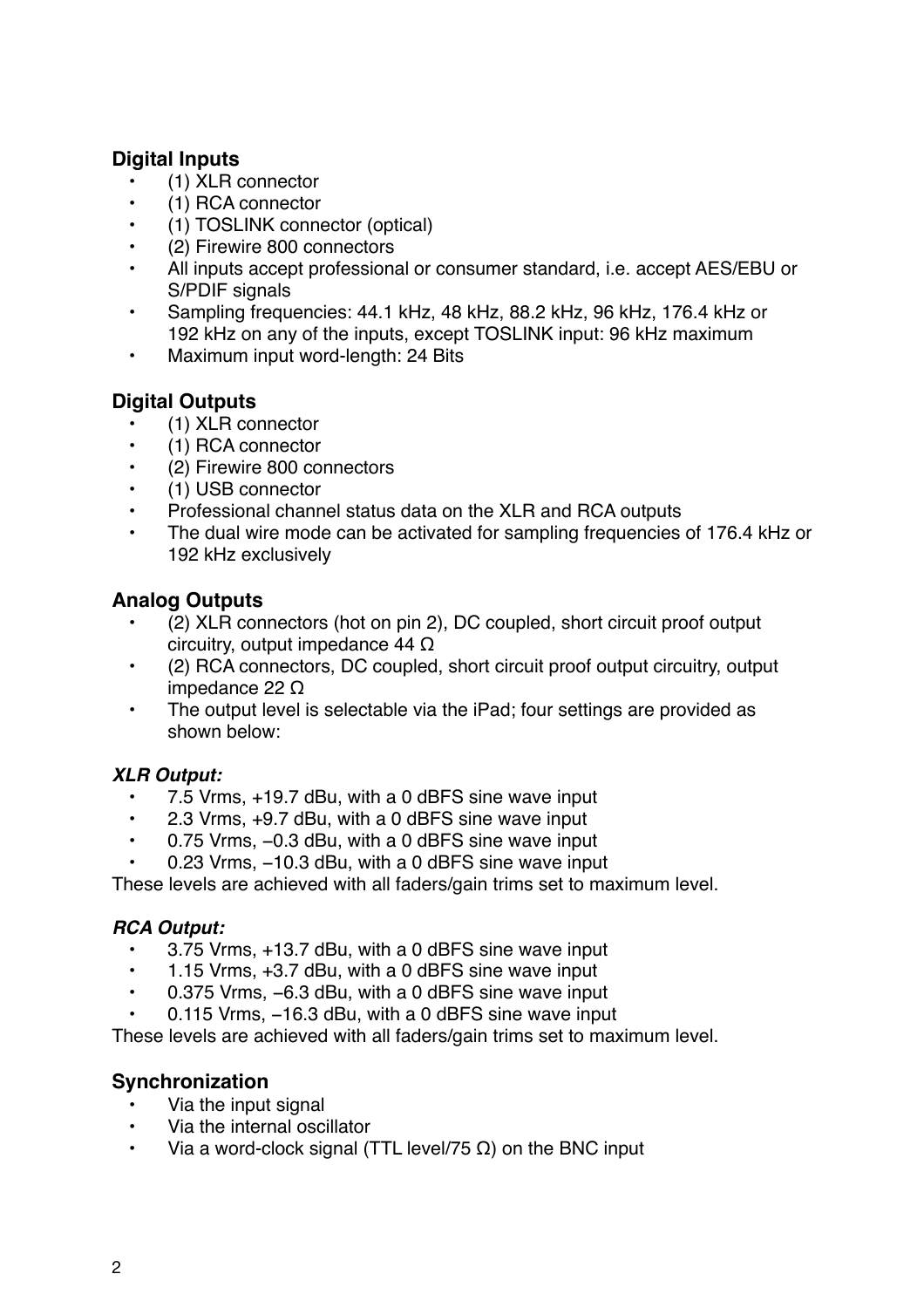- Sampling frequencies: 44.1 kHz, 48 kHz, 88.2 kHz, 96 kHz, 176.4 kHz and 192 kHz
- Word-clock output (TTL level/75  $\Omega$ ) on BNC for synchronization of other equipment

## **Measurements (internal DAC option installed)**

The measurements below have been taken at the following conditions (unless noted otherwise): 1 kHz measurement frequency, maximum selectable output level, 192 kHz sampling frequency (Fs), 22 kHz measurement bandwidth, unweighted, 0 dBr equals the output level at 0 dBFS input.

#### *Frequency Response:*

- $Fs = 44.1$  kHz, Filter A, 0 Hz...20 kHz: within  $±0.25$  dB
- $Fs = 44.1$  kHz, Filter B, 0 Hz...20 kHz: within  $±1.3$  dB
- $Fs = 88.2$  kHz, Filter A, 0 Hz...20 kHz: within  $±0.25$  dB
- $Fs = 88.2$  kHz, Filter A, 0 Hz...40 kHz: within  $±0.8$  dB
- $Fs = 88.2$  kHz, Filter B, 0 Hz...20 kHz: within  $±0.25$  dB
- $Fs = 88.2$  kHz, Filter B, 0 Hz...40 kHz: within  $±1.5$  dB
- $Fs = 176.4$  kHz, Filter A, 0 Hz...20 kHz: within  $±0.25$  dB
- $Fs = 176.4$  kHz, Filter A, 0 Hz...40 kHz: within  $±0.8$  dB
- $Fs = 176.4$  kHz, Filter A, 0 Hz...80 kHz: within  $±2.5$  dB
- $Fs = 176.4$  kHz, Filter B, 0 Hz...20 kHz; within  $±0.25$  dB
- $Fs = 176.4$  kHz, Filter B, 0 Hz...40 kHz: within  $±0.8$  dB
- Fs = 176.4 kHz, Filter B, 0 Hz...80 kHz: within  $\pm 3.5$  dB

## *Total Harmonic Distortion plus Noise (THD+N):*

- 116 dBr (0.00016 %) at −3 dBFS input level
- 125 dBr (0.000056 %) at −40 dBFS input level
- 125 dBr (0.000056 %) at −70 dBFS input level

## *Linearity:*

At 0 dBFS to -120 dBFS input level: less than ±0.4 dB deviation from ideal

## *Spurious components (including harmonics):*

- At 0 dBFS input level, maximum output level, 1 kHz, all components at less than −120 dBr
- At 0 dBFS input level, maximum output level, 4 kHz, all components at less than −115 dBr

## *Crosstalk:*

Better than 120 dB, 20 Hz…20 kHz

## *Interchannel Phase Response:*

- $±0.05°$  20 Hz…20 kHz
- $\cdot$  ±0.30 $^{\circ}$  20 Hz...80 kHz

## **Supported file formats for playback**

- wav 44.1…192 kHz, 8…32 Bit, float, double
- aiff 44.1…192 kHz, 8…32 Bit, float, double

•